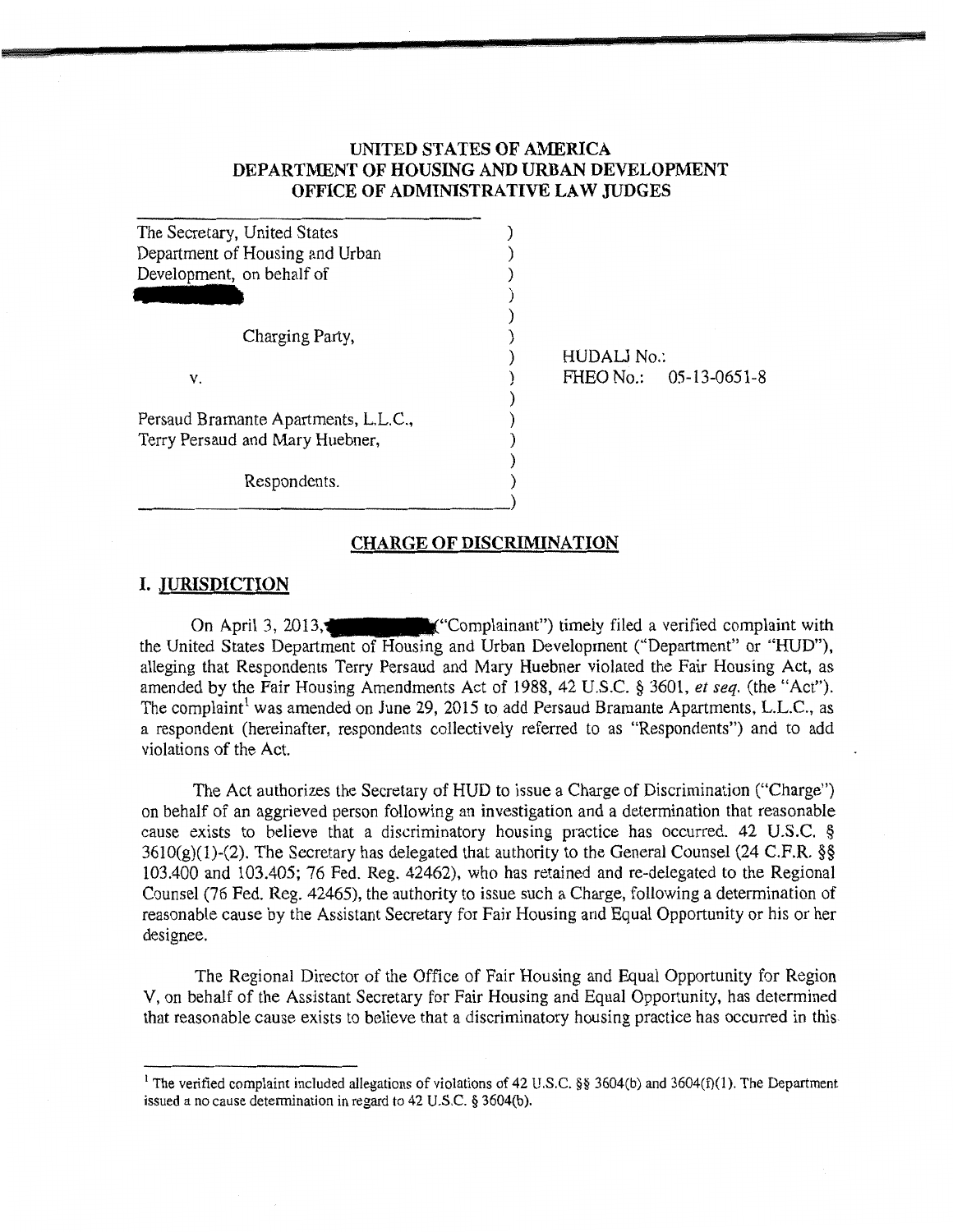case based on disability<sup>2</sup>, and has authorized and directed the Regional Counsel to issue this Charge of Discrimination. 42 U.S.C.  $\S$  3610(g)(2).

# II. SUMMARY OF ALLEGATIONS IN SUPPORT OF THIS CHARGE

Based upon HUD's investigation of the allegations contained in the aforementioned HUD Complaint and the Determination of Reasonable Cause, Respondents are charged with discriminating against Complainant based on disability in violation of 42 U.S.C. § 3604(f)(2)(A) and 42 U.S.C. § 3604(f)(3)(B) as follows:

# A. LEGAL AUTHORITY

- 1. It is unlawful to discriminate against any person in the terms, conditions, or privileges of sale or rental of a dwelling, or in the provision of services or facilities in connection with such a dwelling because of a "handicap" of that person. 42 U.S.C. § 3604(f)(2)(A); 24 C.F.R. § 100.202(b)(1).
- 2. Discrimination includes a refusal to make a reasonable accommodation in rules, policies, practices, or services, when such accommodations may be necessary to afford such person equal opportunity to use and enjoy a dwelling. 42 U.S.C. § 3604 $(f)(3)(B)$ ; 24 C.F.R. § 100.204(a).
- 3. The Act defines "handicap" as a "physical or mental impairment which substantially limits one or more of such person's major life activities, a record of having such an impairment, or being regarded as having such an impairment." 42 U.S.C. § 3602(h); 24 C.F.R. §100.201.

## B. PARTIES AND THE SUBJECT PROPERTY

- 4. At all times relevant to this Charge, Complainant, 11<sup>4</sup> and a physical impairment which substantially limited one or more of her major life activities, and specifically her ability to walk. Complainant was, at all times relevant to this Charge, a person with a "handicap" within the meaning of the Fair Housing Act. 42 U.S.C. § 3602(h); 24 C.F.R. § 100.201.
- 5. Complainant is an aggrieved person, as defined by 42 U.S.C. § 3602(i).
- 6. At all times relevant to this Charge, Respondent Persaud Bramante Apartments, L.L.C. owned and operated the Bramante's Apartments, located at 800 W. County Road D, New Brighton, Minnesota ("subject property"). The subject property is an apartment complex and consists of approximately one hundred and twenty apartment rental units.
- 7. Respondent Persaud Bramante Apartments, L.L.C. is a Minnesota limited liability corporation.

<sup>&</sup>lt;sup>2</sup> The Fair Housing Act uses the term "handicap," whereas this document uses the term "disability." Both terms have the same legal meaning. *See Bragdon v. Abbott,* 524 U.S. 624, 631 (1988).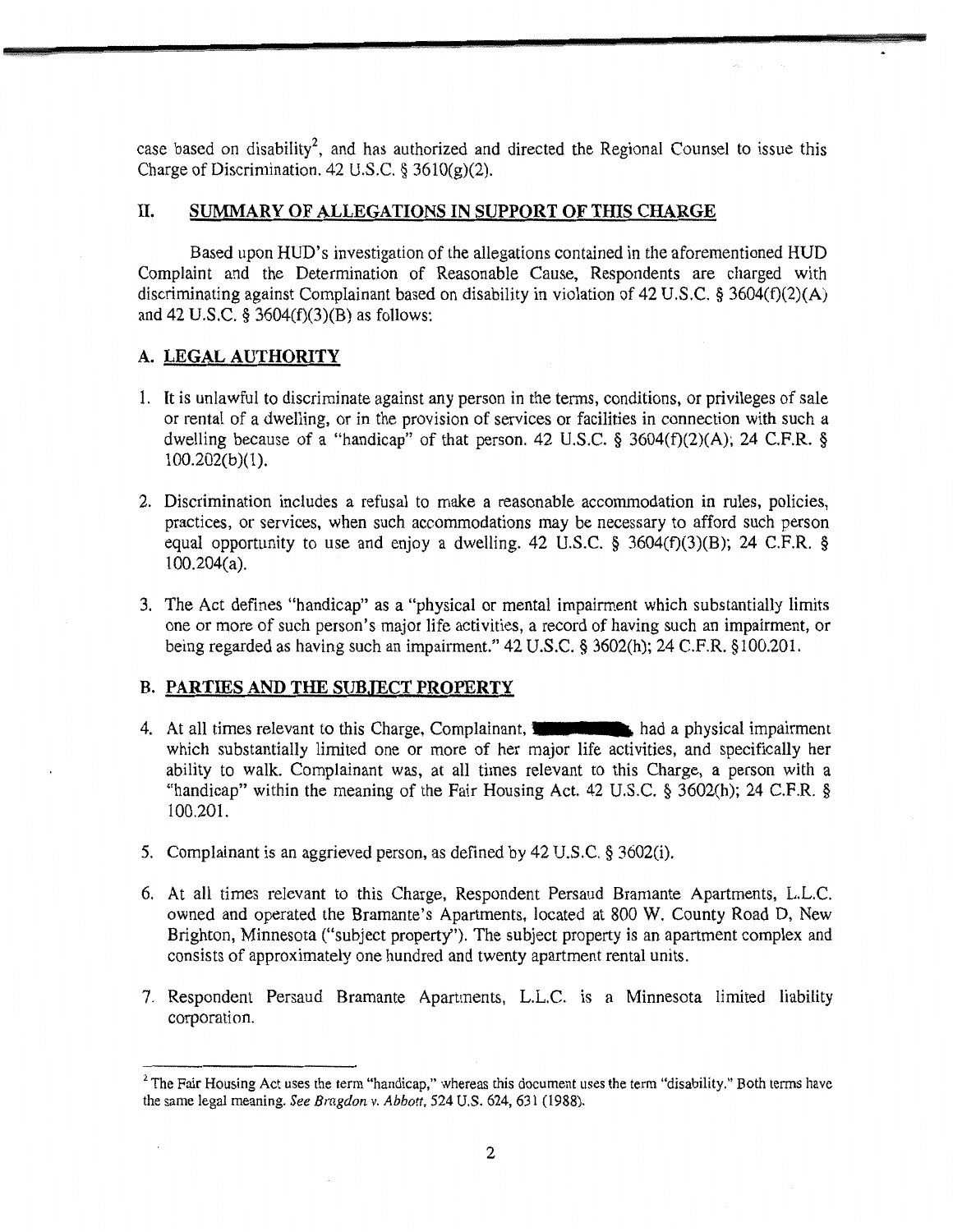- 8. The subject property is a dwelling, as defined by 42 U.S.C. § 3602(b).
- 9. At all times relevant to this Charge, Respondent Mary Huebner was a property manager for the subject property, whose duties included interacting with tenants and responding to tenant requests and complaints.
- 10. At all times relevant to this Charge, Respondent Terry Persaud managed the day-to-day operations of the subject property.
- 11. Respondent Persaud hired and supervised Respondent Huebner.

### C. FACTUAL ALLEGATIONS

- 12. Complainant rented and resided in apartments at the subject property.
- 13. Complainant was a tenant at the subject property from September 20, 2012 until February 26, 2013.
- 14. Complainant has an ambulatory disability that limits her ability to walk.
- 15. At all times relevant to this Charge, Respondents maintained a first-come, first-served parking policy at the subject property for residents and visitors. During Complainant's tenancy, Respondents did not assign, or reserve any of the subject property's parking spaces on an individual basis.
- 16. Residents registered vehicles they planned to park in the subject property's parking lot with Respondents.
- 17. Complainant registered her vehicle with Respondents. Complainant's vehicle displayed stateissued accessible parking tags, issued to drivers with mobility disabilities and entitling them to legally park in parking spaces reserved for people with disabilities.
- 18. The subject property has approximately 120 units and, on information and belief, 176 available surface parking spaces. Additionally, thirty-two (32) two-car garages and eight (8) 1-car garages are located on the subject property grounds. On information and belief, the use of the garage parking is not subject to the Respondents' first-come, first-served parking policy.
- 19. In September 2012, Complainant requested a reserved, accessible parking space as an accommodation for her ambulatory disability. Complainant asked that the accessible parking space be located near the closest entrance for the wing of the building in which her apartment was located, the 800 entrance, and that it be reserved for her exclusive use.
- 20. Respondents were aware of Complainant's mobility disability and acknowledged her right to park in an accessible parking space.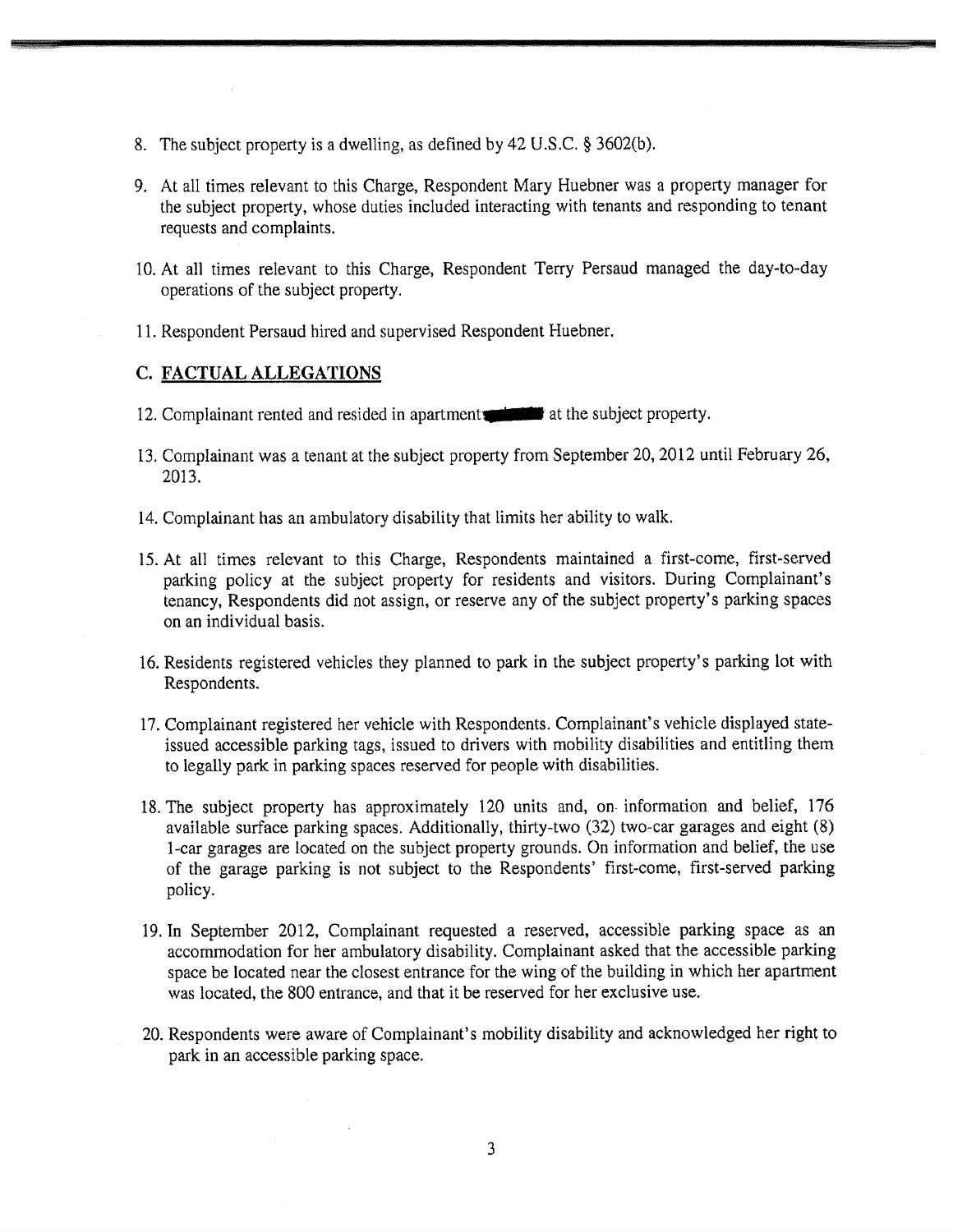- 21. Respondents created an accessible parking space in response to Complainant's request, but did not reserve the space for her use. That accessible parking space was located near the 800 entrance and was installed at some time after Complainant's tenancy began. The 800 entrance had no steps to traverse to enter the subject property.
- 22. Respondent Huebner verbally rejected Complainant's request to have an accessible parking space reserved for her use at the subject property.
- 23. Respondent Persaud did not act to reserve Complainant an accessible parking space at the subject property.
- 24. Other disabled tenants with mobility disabilities who resided at the subject property also had the right to park in accessible parking spaces, as did visitors with disabilities.
- 25. Complainant competed with other disabled tenants for the use of the newly created accessible parking space by the 800 entrance. Complainant was unable to use the accessible parking space closest to her unit, the 800 entrance, on numerous occasions during her tenancy, because it was occupied.
- 26. While there was another entrance to the subject property that was near to Complainant's unit and had an accessible parking space, the 800-802 entrance, that entrance was not accessible, in that Complainant would be required to climb eight (8) steps to reach the entrance door.
- 27. The accessible parking space closest to Complainant's unit was 116 feet from the 800 entrance.
- 28. Complainant's physician stated that she is unable to ambulate more than 200 feet without risk of falling and that her breathing may be impacted by extensive walking.
- 29. As a result of the accessible parking space nearest her unit at the 800 entrance being occupied, Complainant was often forced to park in parking spaces that were not accessible, were more than 200 feet from the entrance, and which were sometimes located in other parking lots at the subject property. In the winter of 2012-2013, Complainant suffered falls after parking her vehicle in the subject property's parking lot and walking to the entry of the building.
- 30. Respondents continued to refuse to assign Complainant an accessible parking space, even after they were aware of the problems with the accessible parking space nearest the entrance to her unit, the 800 entrance, being occupied by other tenants.
- 31. In February of 2013, Complainant accepted Respondents' offer to vacate her apartment at the subject property and she terminated her lease.
- 32. As a result of Respondents' failure to accommodate her disability, Complainant suffered damages, including, but not limited to, physical pain, emotional distress, and inconvenience.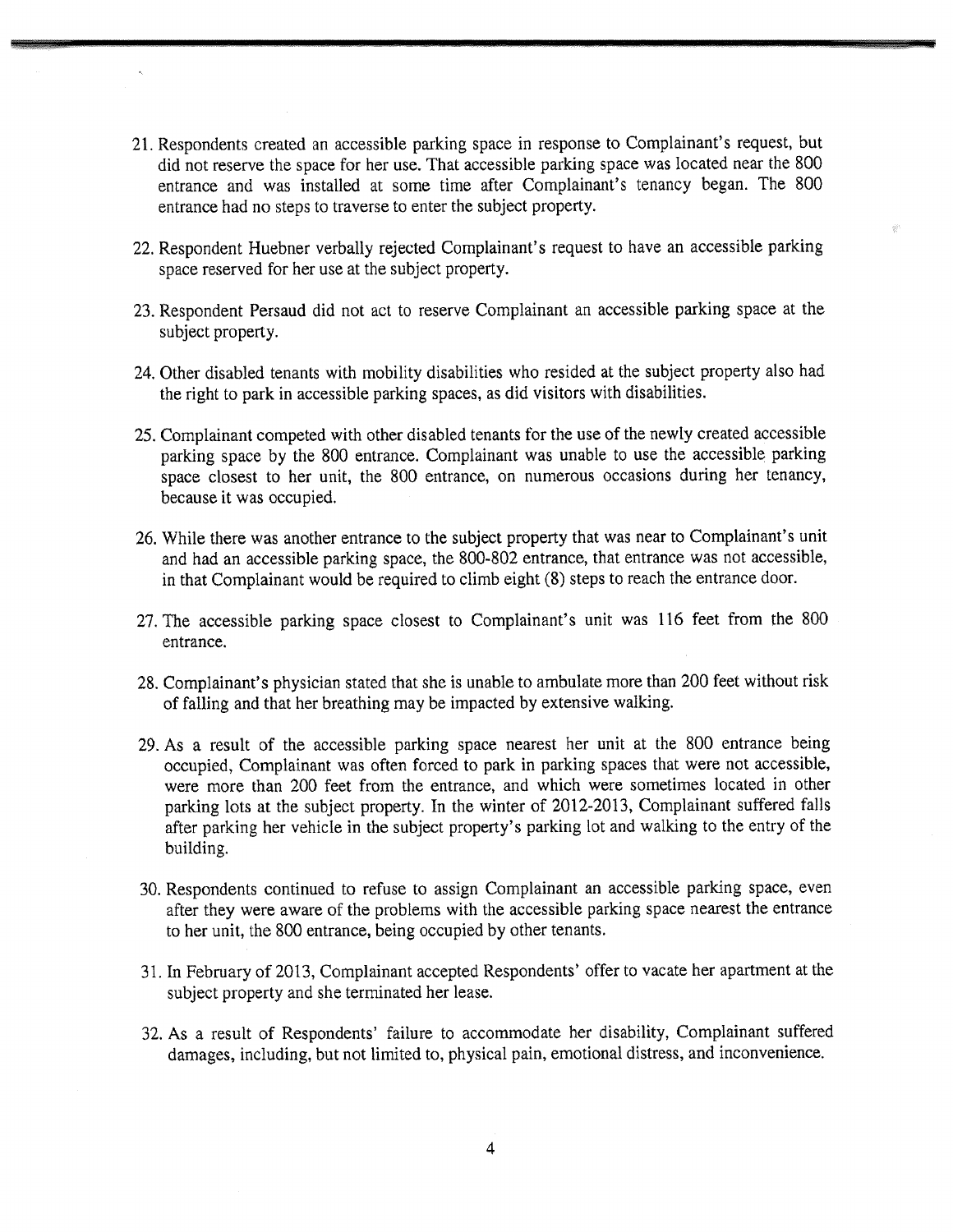#### **D. LEGAL ALLEGATIONS**

**33. Respondents violated the Act when they discriminated against Complainant in the terms, conditions, or privileges of sale or rental of a dwelling, or in the provision of services or facilities in connection with such a dwelling, by refusing to make a reasonable accommodation in their rules, policies, practices, or services, when such an accommodation was necessary to afford Complainant equal opportunity to use and enjoy her dwelling. 42 U.S.C. § 3604(f)(2)(A) and (f)(3)(B); 24 C.F.R. § 100.204.** 

### **III. CONCLUSION**

**WHEREFORE, the Secretary of the United States Department of Housing and Urban Development, through the Office of the Regional Counsel, and pursuant to 42 U.S.C. § 3610(g)(2)(A), hereby charges Respondents with engaging in discriminatory housing practices in violation of 42 U.S.C. § 3604(f)(2)((A) and 42 U.S.C. § 3604(f)(3)(B) and prays that an order be issued that:** 

- **Declares that the discriminatory housing practices of Respondents, as set forth above, violate the Act, 42 U.S.C. § 3601,** *et seq.,* **and its implementing regulations;**
- **2. Enjoins Respondents, their agents, employees, and successors, and all other persons in active concert or participation with them, from discriminating against any person in any aspect of the rental of a dwelling in violation of the Act, specifically on the basis of disability pursuant to 42 U.S.C. § 3612(g)(3);**
- **3. Awards such damages as will fully compensate Complainant, including but not limited to emotional distress damages and financial costs associated with Respondents' discriminatory conduct in violation of 42 U.S.C. § 3604(f)(2) and (f)(3)(B).**
- **4. Assesses a civil penalty against Respondents for each violation** of the Act that Respondents **have committed pursuant to 42 U.S.C. § 3612(g)(3); and**
- **Provides any such additional relief as may be appropriate under 42 U.S.C. § 3612(g)(3).**

**Respectfully submitted,** 

**COURTNEY B. MINOR Regional Counsel. Region V**